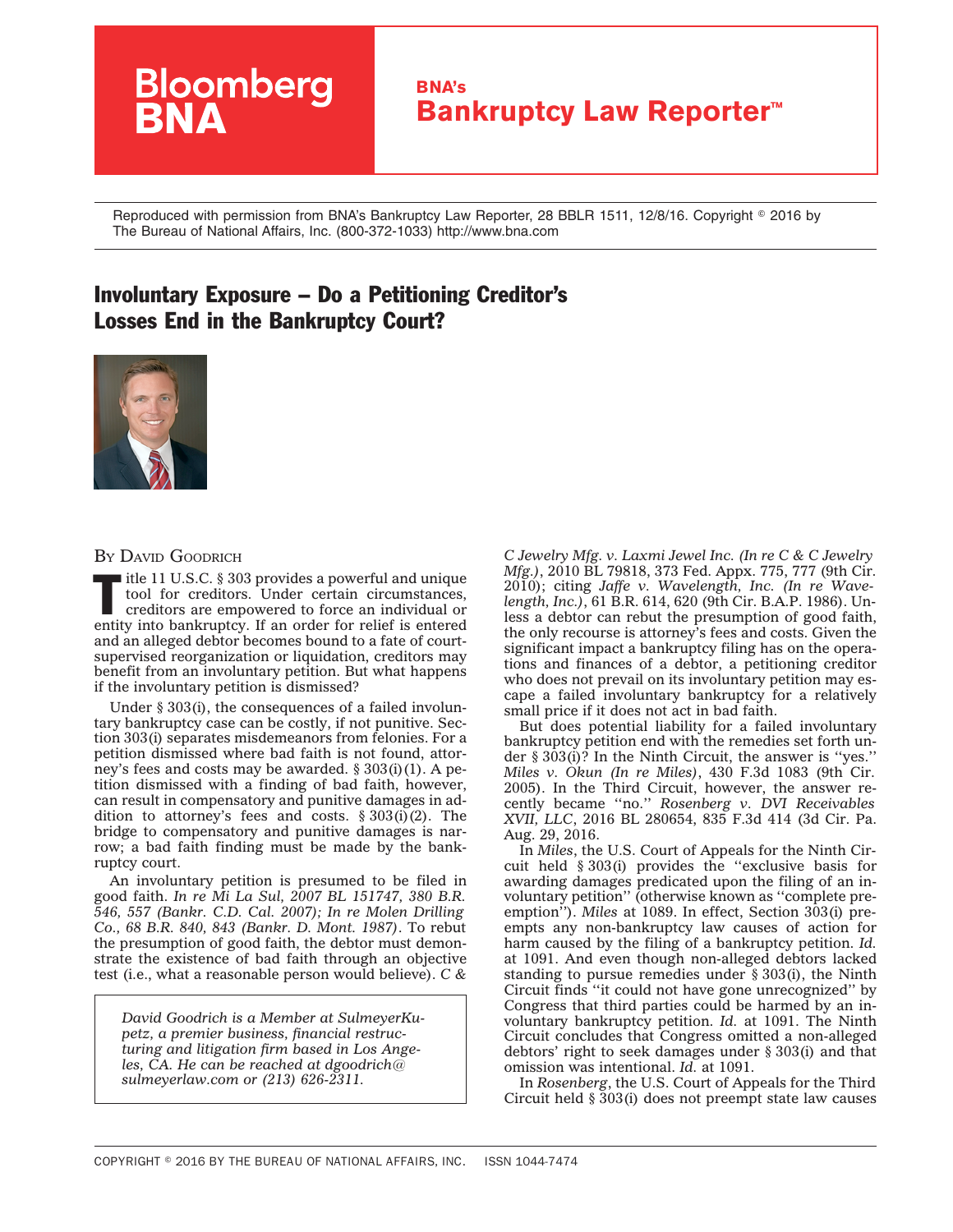of action of non-debtors against petitioning creditors. *Rosenberg* at 9. Noting that there is a ''presumption against preemption,'' the Third Circuit explains that field preemption (which is different from the complete preemption standard applied in *Miles*), requires ''congressional intent that is clear and manifest.'' *Id.* at 11. The Third Circuit examined the text, structure and purpose of § 303(i) and found Congress was ''silent'' on any intent to preempt state law rights of aggrieved nondebtors harmed by the filing of an involuntary petition. *Id.* at 9. Quoting the Supreme Court in *[Silkwood v.](http://www.bloomberglaw.com/public/document/Silkwood_v_KerrMcGee_Corp_464_US_238_104_S_Ct_615_78_L_Ed_2d_443_) [Kerr-McGee Corp.](http://www.bloomberglaw.com/public/document/Silkwood_v_KerrMcGee_Corp_464_US_238_104_S_Ct_615_78_L_Ed_2d_443_)*, 464 U.S. 238, 251, 104 S. Ct. 615 (1984) the Third Circuit reiterates the importance of evidence of Congressional intent in the context of a preemption analysis: "[i]t is difficult to believe that Congress would, without comment, remove all means of judicial recourse for those injured by illegal conduct.'' *Id.* at 9. Unlike the *Miles* court, the *Rosenberg* court notes that when Congress passed  $\S 303(i)$ , it either "did not intend to disturb the existing framework of state law remedies for non-debtors or (more likely) was not thinking about non-debtor remedies. *Id.* at 9. This is where the dispute lies: did Congress intend to preempt state law when it enacted § 303(i) thereby eliminating rights of third parties to seek damages for a dismissed involuntary bankruptcy petition?

First, the issue of preemption. The Supreme Court has held that: ''Congress did not intend for the Bankruptcy Code to pre-empt all state laws.'' *[Midlantic Nat'l](http://www.bloomberglaw.com/public/document/Midlantic_Natl_Bank_v_New_Jersey_Dept_of_Environmental_Protection) [Bank v. New Jersey Dep't of Envtl. Prot.](http://www.bloomberglaw.com/public/document/Midlantic_Natl_Bank_v_New_Jersey_Dept_of_Environmental_Protection)*, 474 U.S. 494, 505 (1986). In *Miles*, Ninth Circuit recognizes that the Bankruptcy Code does not provide field preemption over every matter that concerns a proceeding in bankruptcy. *Miles* at 1092. Field preemption occurs when a ''field is reserved for federal regulation, leaving no room for state regulation'' and ''congressional intent to supersede state laws [is] clear and manifest.'' *[Elassaad](http://www.bloomberglaw.com/public/document/Elassaad_v_Independence_Air_Inc_613_F3d_119_3d_Cir_2010_Court_Opi) [v. Indep. Air, Inc.](http://www.bloomberglaw.com/public/document/Elassaad_v_Independence_Air_Inc_613_F3d_119_3d_Cir_2010_Court_Opi)*, 2010 BL 152491, 613 F.3d 119, 126 (3rd Cir. 2010), quoting *[Holk v. Snapple Beverage](http://www.bloomberglaw.com/public/document/Holk_v_Snapple_Beverage_Corp_575_F3d_329_3d_Cir_2009_Court_Opinio) [Corp.](http://www.bloomberglaw.com/public/document/Holk_v_Snapple_Beverage_Corp_575_F3d_329_3d_Cir_2009_Court_Opinio)*, 2009 BL 175208, 575 F.3d 329, 336 (3rd Cir. 2009). Complete preemption, on the other hand, confers original federal subject matter jurisdiction over a claim even where no federal cause of action is asserted. *[In re](http://www.bloomberglaw.com/public/document/Bauman_v_US_Healthcare_Inc_193_F3d_151_23_EBC_1681_3d_Cir_1999_Co) [U.S. Healthcare, Inc.](http://www.bloomberglaw.com/public/document/Bauman_v_US_Healthcare_Inc_193_F3d_151_23_EBC_1681_3d_Cir_1999_Co)*, 193 F.3d 151, 160 (3rd Cir. 1999). Complete preemption has only been found in three contexts: § 301 of the Labor Management Relations Act, § 502(a) of ERISA, and § § 85 and 86 of the National Bank Act. *[New Jersey Carpenters & the Trustees](http://www.bloomberglaw.com/public/document/NJ_Carpenters_Funds_v_Tishman_Constr_Corp_of_NJ_760_F3d_297_200_L) [Thereof](http://www.bloomberglaw.com/public/document/NJ_Carpenters_Funds_v_Tishman_Constr_Corp_of_NJ_760_F3d_297_200_L)*, 760 F.3d 297, 302 (3rd Cir. 2014).

Although there are differences between field preemption and complete preemption, one common thread exists: congressional intent. *See Rosenberg* at 11 and *U.S. Healthcare, Inc.* at 160. If the presumption is against preemption, the lack of intent to preempt state law rights suggests the Third Circuit is correct and state law causes of action are not preempted by § 303(i). Again, the Bankruptcy Code was not intended to preempt all state laws and there's no evidence of any Congressional intent to deprive non-debtor third parties of a right to pursue damages. In fact, even the *Miles* court admits the ''Bankruptcy Code and its legislative history are silent on whether Congress intended 11 U.S.C. § 303(i) to provide the exclusive basis for awarding damages predicated upon the filing of an involuntary petition.'' *Miles* at 1089. If clear and manifest intent to supersede state law rights is not present, the presumption against preemption should apply. Otherwise, Congress removed any recourse for third parties harmed by conduct that may be negligent, intentional or outrageous and did so without comment. That seems unlikely. Should the Supreme Court be asked to decide the issue, it may side with the Third Circuit.

If *Miles* is overturned, an arsenal of remedies may be available in the Ninth Circuit for non-debtors damaged by an involuntary petition. In California, a corporation generally has standing to pursue harms against it. *[See](http://www.bloomberglaw.com/public/document/Nelson_v_Anderson_72_CalApp4th_111_84_CalRptr2d_753_App_2d_Dist_1) [Nelson v. Anderson](http://www.bloomberglaw.com/public/document/Nelson_v_Anderson_72_CalApp4th_111_84_CalRptr2d_753_App_2d_Dist_1)* (1999), 72 Cal. App. 4th 111, 126. If a corporation fails to seek relief for injury sustained by the corporation, the shareholders of the corporation may be able to pursue wrongs to a corporation in a derivative action. *[Vega v. Jones, Day, Reavis & Pogue](http://www.bloomberglaw.com/public/document/Vega_v_Jones_Day_Reavis__Pogue_121_CalApp4th_282_17_CalRptr3d_26_)* (2004) 121 CA4th 282, 297, 17 CR3d 26, 37. It is unclear if a failure of a debtor to pursue remedies under § 303(i) bars shareholders' claims in a derivative action. It is clear, however, only the debtor has standing to pursue remedies under § 303(i). Because only a debtor corporation may proceed under § 303(i), a shareholder derivative action is not necessarily preempted by § 303(i) based upon the *Rosenberg* decision.

Compensatory damages could be awarded to shareholders in a derivative action for harm suffered by a corporation as part of an involuntary bankruptcy case. For example, intentional interference with a contractual relationship is compensable. *[Pacific Gas & Electric Co.](http://www.bloomberglaw.com/public/document/Pacific_Gas__Electric_Co_v_Bear_Stearns__Co_50_Cal3d_1118_270_Cal) [v. Bear Stearns & Co.](http://www.bloomberglaw.com/public/document/Pacific_Gas__Electric_Co_v_Bear_Stearns__Co_50_Cal3d_1118_270_Cal)* (1990) 50 Cal.3d 1118, 1126 [270 Cal.Rptr. 1, 791 P.2d 587]. But unlike the arduous task of demonstrating bad faith under § 303(i), a shareholder need only prove the petitioning creditors knew that the interference with a contractual relationship was certain or substantially certain to occur as a result of their action. *[Quelimane Co. v. Stewart Title Guaranty](http://www.bloomberglaw.com/public/document/Quelimane_Co_v_Stewart_Title_Guaranty_Co_19_Cal4th_26_77_CalRptr2) [Co.](http://www.bloomberglaw.com/public/document/Quelimane_Co_v_Stewart_Title_Guaranty_Co_19_Cal4th_26_77_CalRptr2)* (1998) 19 Cal.4th 26, 56 [77 Cal. Rptr. 2d 709, 960 P.2d 513]. A similar standard applies for an award of damages for negligent interference with prospective business advantage. And neither of these causes of action requires a showing of bad faith. *[Settimo Associates](http://www.bloomberglaw.com/public/document/Settimo_Assocs_v_Environ_Sys_Inc_14_CalApp4th_842_17_CalRptr2d_75) [v. Environ Systems, Inc.](http://www.bloomberglaw.com/public/document/Settimo_Assocs_v_Environ_Sys_Inc_14_CalApp4th_842_17_CalRptr2d_75)*(1993) 14 Cal.App.4th 842, 845 [17 Cal.Rptr.2d 757].

What does a petitioning creditor expect to happen if a Chapter 7 involuntary petition is filed? It can be nothing less than liquidation of the debtor's assets and the closing of the corporation. Clearly a petitioning creditor knows, or should know, the filing of a Chapter 7 involuntary petition will interfere with existing contracts of the debtor and severe any prospective business relationships. If an involuntary Chapter 7 petition is dismissed, liability is fairly likely.

In the case of a Chapter 11 involuntary petition, the prospects of imminent loss of contracts and prospective business is not nearly as certain as is the case in a Chapter 7 involuntary bankruptcy. But a debtor still bears the brunt of additional costs to defend a Chapter 11 involuntary petition and must quell the jitters of vendors and customers concerned by the grim specter of insolvency. In most cases, business relationships will be irreparably tarnished or lost. Should the corporation not pursue remedies under § 303(i), a derivative action against the petitioning creditors could be pursued.

The spectrum of potential liability for a failed involuntary petition of an individual may be even broader. For instance, the plaintiffs in *Miles* sought damages for negligence, defamation, false light, abuse of process, intentional and negligent infliction of emotion distress, and negligent misrepresentation. *Miles* at 1086. None of